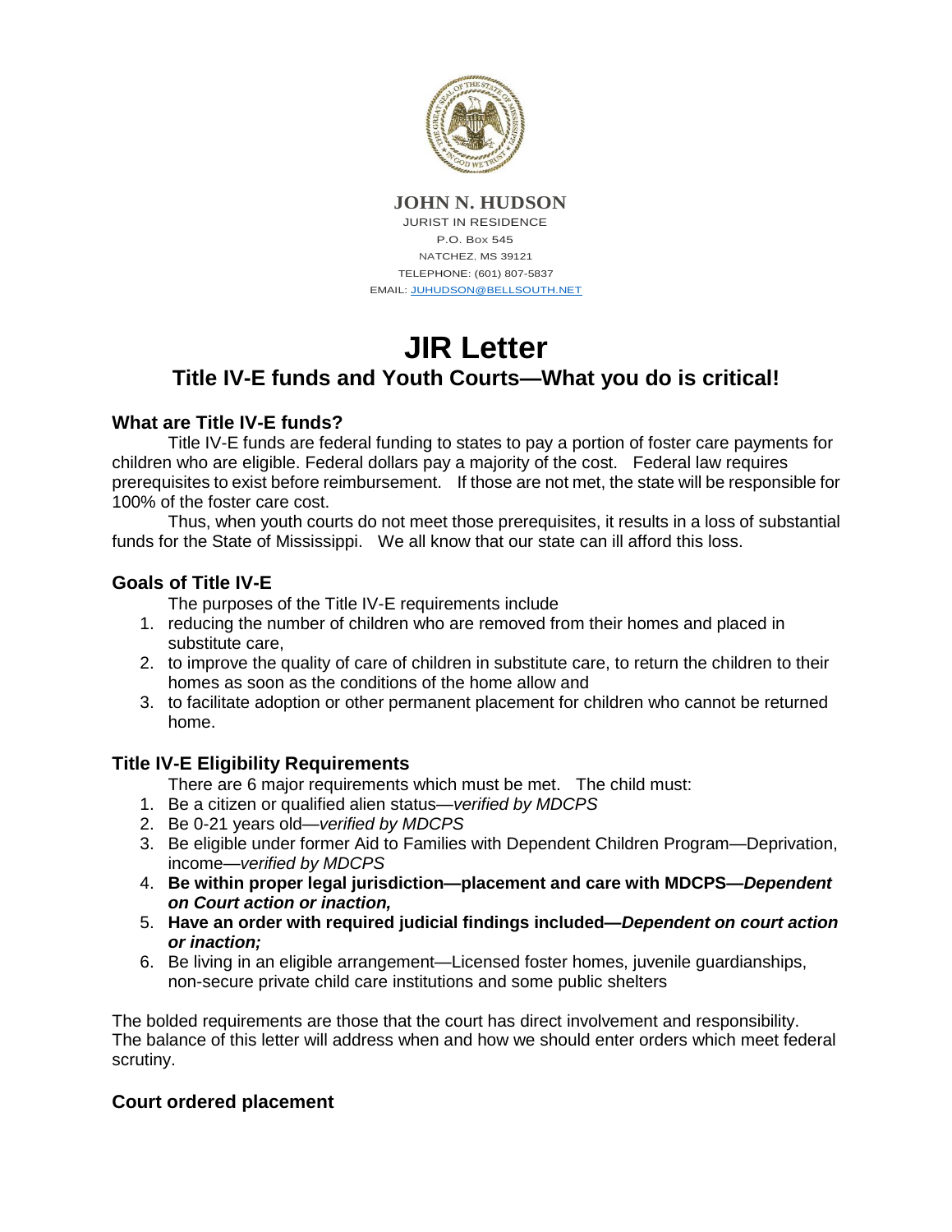- Federal regulations **prohibit** court ordered placement!
- A "court ordered placement" involves the court taking placement and care responsibility away from the MDCPS and assuming placement and care responsibility **without bona fide** consideration of the agency's recommendation.
- Should the court disagree with the agency's recommendation and an alternative placement request is made, a hearing date must be set where all parties provide testimony regarding their placement preference.
- To be IV-E eligible, a direct placement may only result from a specially noticed hearing to all interested parties.
- The resulting order should clearly recite the steps the court took to resolve the competing opinions and why the agency's recommendation is not in the child's best interest

#### **Required Judicial Findings to authorize removal**

The following language and findings must be included in the orders of the youth court pertaining to a child removed due to alleged or adjudicated child abuse or neglect.

- 1. *Maintaining in the home is contrary to the child's welfare*.
	- a. This finding must be in the **first** court order authorizing removal (order memorializing middle of the night order, shelter order etc)
	- b. Findings must be detailed and specify the reasons why removal was necessary for the safety and welfare of the child.
	- c. If this finding is not made, *it cannot be remedied.* The entire cost of care for the family will be state funded and can *never* be funded by title IV-E during the removal episode.
	- d. MYCIDS orders include this language but do not provide a place for the court to include detailed findings. This is being remedied and will soon be available. Until then include the findings in your order wherever you can place them.

#### 2. *"Reasonable Efforts" to Prevent Removal*

- a. A specific finding, after presentation of facts, that "reasonable efforts" have been made by the agency to prevent a child's removal.
- b. Finding must be made within 60 days of removal. Due to the time limitations in Mississippi statute this should be no problem. Funding does not begin until finding is made.
- c. If the finding is not made, *it cannot be remedied.* Again, the entire cost of care for the family will be state funded and can *never* be funded by Title IV-E funds during the removal episode.
- d. Finding must be detailed and cannot include any efforts by the agency that occurred after removal regardless of when the finding was made.
- e. Exception to necessity of finding is when aggravating circumstances exist.
- f. Of course, if, after the presentation of the facts, the court does not believe the agency exercised "reasonable efforts" to prevent removal a "no reasonable efforts" finding should be made.
- g. MYCIDS orders include this critical language and a space for the court to enter the specific findings. *Several orders have been discovered that included the "reasonable efforts" language but the space provided for inserting the specific findings was left blank. Those orders do not meet federal requirements.*

#### 3. *"Reasonable Efforts" to Finalize the Permanent Plan*

a. During review or permanency hearings the court must make a finding of "reasonable efforts" by the agency to finalize the permanent plan.